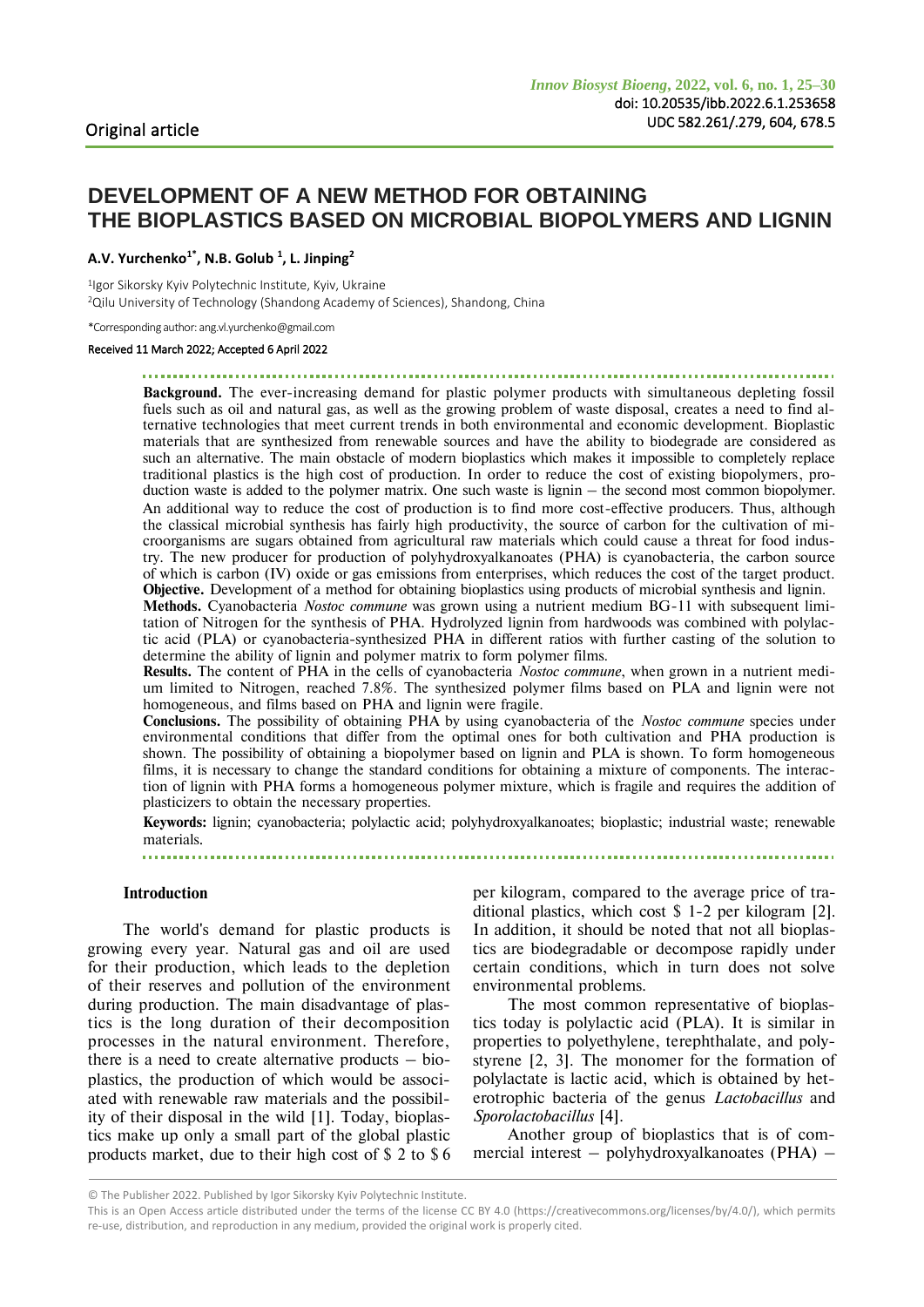biopolymers that have the ability to biodegrade and, moreover, the mechanical properties are not inferior to polypropylene. The most studied among PHA is polyhydroxybutyrate (PHB), which today is mainly synthesized on an industrial scale by heterotrophic bacteria such as *Cupriavidus necator*, *Escherichia coli* [5]. Unlike PLA, PHA polymers are synthesized in the middle of the cell and do not require an additional polymerization step [5].

Classical microbial synthesis has a fairly high productivity, but the source of carbon for the cultivation of microorganisms are sugars obtained from agricultural raw materials. The new producer for PHA production is cyanobacteria, the carbon source of which is carbon (IV) oxide or gas emissions from enterprises, which reduces the cost of the target product.

In order to increase the efficiency of PHA synthesis by cyanobacteria, various methods are used: limiting the nutrient medium by nitrogen, changing the temperature, pH. The influence of factors that affect metabolism depends on the type and strain of cyanobacteria. Thus, the most intense effect of nitrogen limitation was found in *Calothrix scytonemicola* TISTR 8095 [6], *Chlorogloea fritschii* TISTR 8527 [7], *Synechocystis* sp. PCC 6714 [8], in which the content of PHB on dry cell mass increased almost 17, 13 and 9 times relative to cultivation under standard conditions. That is, to increase the yield of PHB, it is necessary to create conditions for the lack of nitrogen compounds in the environment.

It is known that the most cyanobacteria grow at the pH values from 7 to 9. This phenomenon is due to the fact that such conditions increase the efficiency of carbon uptake [9]. For *Nostoc muscorum* NCCU-442 [10] the highest PHB content was observed at pH 7.5 and was 7.6%, for *Scytonema geitleri Bharadwaja* [11] and *Synechocystis* sp. PCC 6803 [12] at pH 8.5 and was 3.98 and 4.55%, respectively, and for *Spirulina platensis* UMACC 159, 161, 162 [13] at pH 9.0, the PHB content was 7.1, 10.1, and 7.8%, respectively. Thus, for each species of microorganisms it is necessary to maintain the pH of the environment in which there is increased biosynthesis of PHB.

The temperature optimum for the cultivation of cyanobacteria is in the range from 20 to 35  $\degree$ C. For PHB-producing microorganisms, the temperature optimum is  $29 \pm 1$  °C, which coincides with the temperature optimum for PHB synthesis. Thus, for *Scytonema geitleri Bharadwaja* [11] and *Nostoc muscorum* NCCU-442 [10] the highest PHB content was observed at 30 °C and amounted to 3.18 and 7.6%,

respectively, for *Synechocystis* sp. PCC 6803 [12] temperature optimum for PHB synthesis is slightly lower and is  $28 \text{ °C}$  with a PHB content of 4.55%.

The high cost of bioplastics production from the products of microorganism synthesis is a significant obstacle to their widespread distribution. Therefore, in order to reduce costs, it is proposed to use them in a mixture of natural biopolymers. One of such components may be lignin a byproduct of hydrolysis of cellulose-containing raw materials, the cost of which is 0.27 USD per kilogram [14, 15]. The lignin market in 2019 was \$ 954.5 million. However, the processing of lignin into useful products is only 5% of the total amount of lignin [16, 17].

Therefore, the use of lignin as a component of bioplastics, will simultaneously reduce the cost of bioplastics and dispose of lignin as a waste product.

*The aim of the work* is development of a method for obtaining bioplastics using products of microbial synthesis and lignin.

#### **Materials and methods**

Luminy brand PLA, a hydrolyzed lignin from hardwoods. The cyanobacterium *Nostoc commune* was used as a producer of PHA. To increase the biomass of cyanobacteria, BG-11 medium was used, followed by replacement of the medium with BG-0 (medium limited by nitrogen) in purpose to intensify the PHA synthesis process [18].

Cyanobacteria were grown in a 1 L photobioreater with the use of 2:1 red and blue LEDs as a light source at 16:8 light cycle (light:dark).

The growth rate of cyanobacteria was observed by varying the density of the medium with the use of the bio ULAB 102 spectrophotometer and the number of cells on the Countess II cell counter.

To separate the PHA, cyanobacterial cells were filtered off and dried in an Labexpert 3050 oven (drying temperature  $30^{\circ}$ C). Extraction was performed using chloroform at a temperature of  $60^{\circ}$ C in the ratio of cell mass to mass of chloroform 1:1 for 36 h. The hot extract was filtered off on a vacuum filter followed by precipitation of the polymer in two volumes of diethyl ether. The resulting polymer was filtered off using filter paper (red ribbon) and washed with acetone and diethyl ether [19].

Before obtaining of bioplastics lignin, PHA, and PLA was dried to constant weight in an oven. Lignin was ground with a coffee grinder to a state of dust.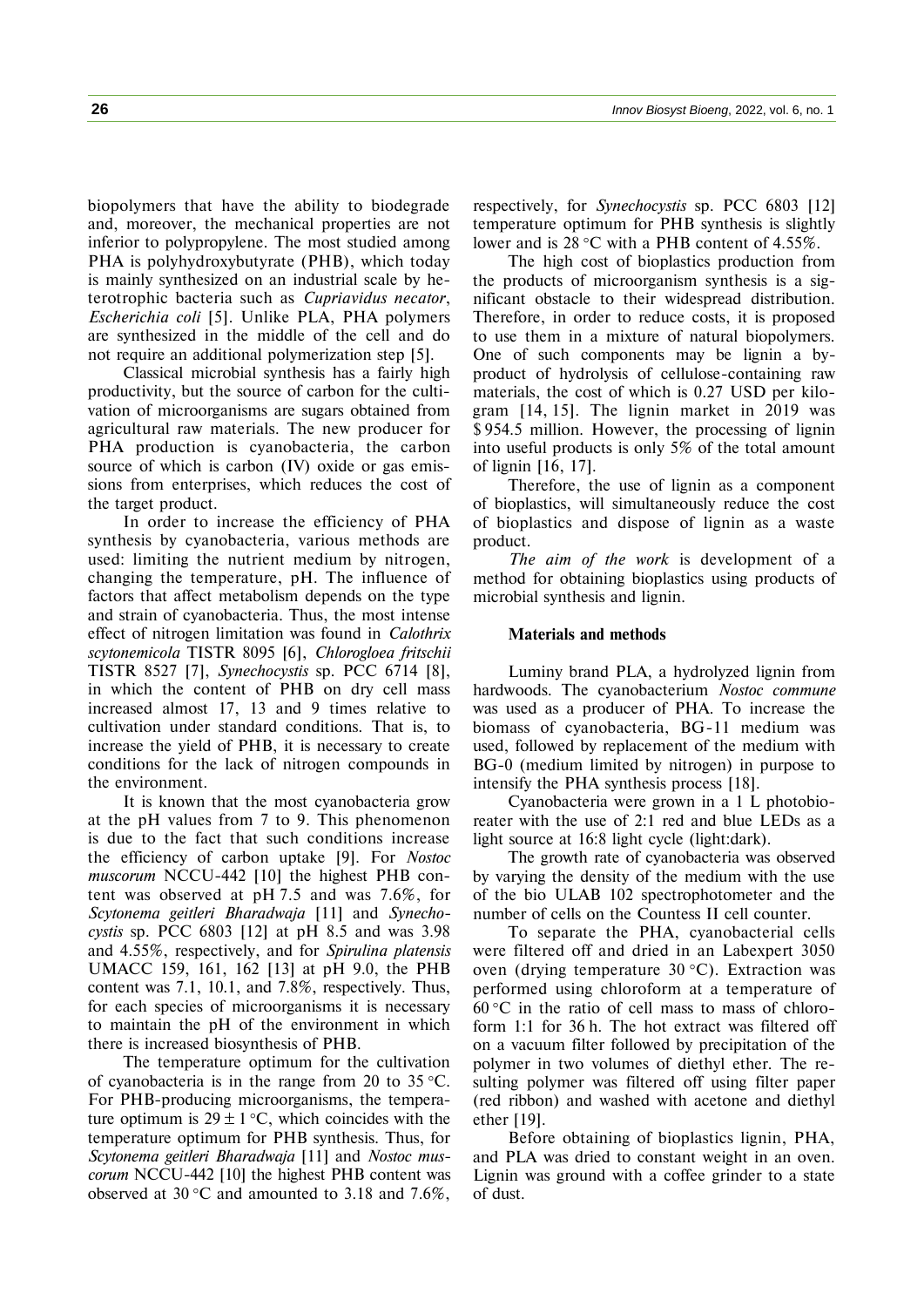The selected polymer was dissolved in chloroform in a ratio of 1:10 for two hours, then created mixture was homogenized using stirring with a magnetic mixture for 15 min, then heated to  $135^{\circ}$ C and add lignin in the amount of 1, 10, 20, 30, and 40% in a mixture with PLA (for PHA only 10%) of the amount of polymer. The resulting mixture was stirred for 10 minutes. After homogenization, the mixture was formed in Petri dishes and dried at room temperature for 24 hours.

To conduct statistical processing and data visualization Python's language modules Pandas, Seaborn, Matplotlib, and NumPy were used.

#### **Results**

## **Growing cyanobacteria**

Typically the standard growth curve corresponds to the sigmoid shape curve that consists of four phases: lag, log, stationary and death phases (20). As can be seen from Fig. 1, which shows the change in density and number of cells in the process of growing cyanobacteria *Nostoc commune*, the growth of cyanobacteria corresponds to the standard growth curve of bacteria. The lag phase was quite long and amounted to 13 days, the period of exponential growth was 17 days, and steady state was observed during the last 8 days of the experiment. This long lag phase can be explained by a change in temperature  $(15 \pm 2 \degree C)$ , which differs from the optimal growing temperature  $(25 \pm 2 \degree C)$ and lighting (did not use sunlight). This choice of LEDs is due to the absorption spectrum of chlorophyll and cyanobacteria. Due to the lack of yellowgreen LEDs, the use of carotenoids for photosynthetic processes of cyanobacterial cells was absent. It is the rearrangement of the photosynthetic apparatus of cells that can explain the duration of the

lag phase. Nitrogen-depleted medium was used during the stationary growth phase. In this cultivation, the final PHA content was 7.8%.

## **The biopolymer synthesis**

The biopolymer was prepared using a crushed mixture of natural polymers (lignin and PHA or PLA) according to the method [20]. The synthesized mixture of PLA and lignin is not homogeneous. Lignin particles are contained in the PLA in the form of inclusions ranging in size from 0.5 mm to 4 mm (Fig. 2). This can be explained by their large particle size to obtain a biopolymer or the adhesion of smaller particles during the synthesis process. This is typical for a mixture with a lignin content of 10 to 40%. The formed polymer films are quite elastic and do not break during assembly, however dents remain at the assembly site, but when the formed film is heated with warm air, the dents are smoothed.

During storage of the formed film for 30 days, the appearance of brittleness of the material was observed, which may indicate the beginning of the process of destruction of the polymer due to the low level of homogeneity of the polymer mixture.

In contrast to the bioplastic of lignin from PLA in the synthesis of bioplastic from 10% lignin and PHA, the resulting mixture had a homogeneous composition. However, after drying, a uniform film was not formed, there were bulges on the surface. The polymer was brittle and under the action of applied force disintegrated into pieces (Fig. 3).

Thus, to obtain biopolymers based on lignin and PLA, it is necessary to change the conditions of polymer synthesis to achieve its homogeneity. In the case of using lignin and PHA to achieve plasticity, it is necessary to use plasticizers that will achieve plasticity in the formed polymer.



**Figure 1:** Change in optical density (a) and number of cyanobacteria *Nostoc commune* cells (b) (cell concentration – 10<sup>6</sup> cells per ml) with time of the cyanobacteria *Nostoc commune* growth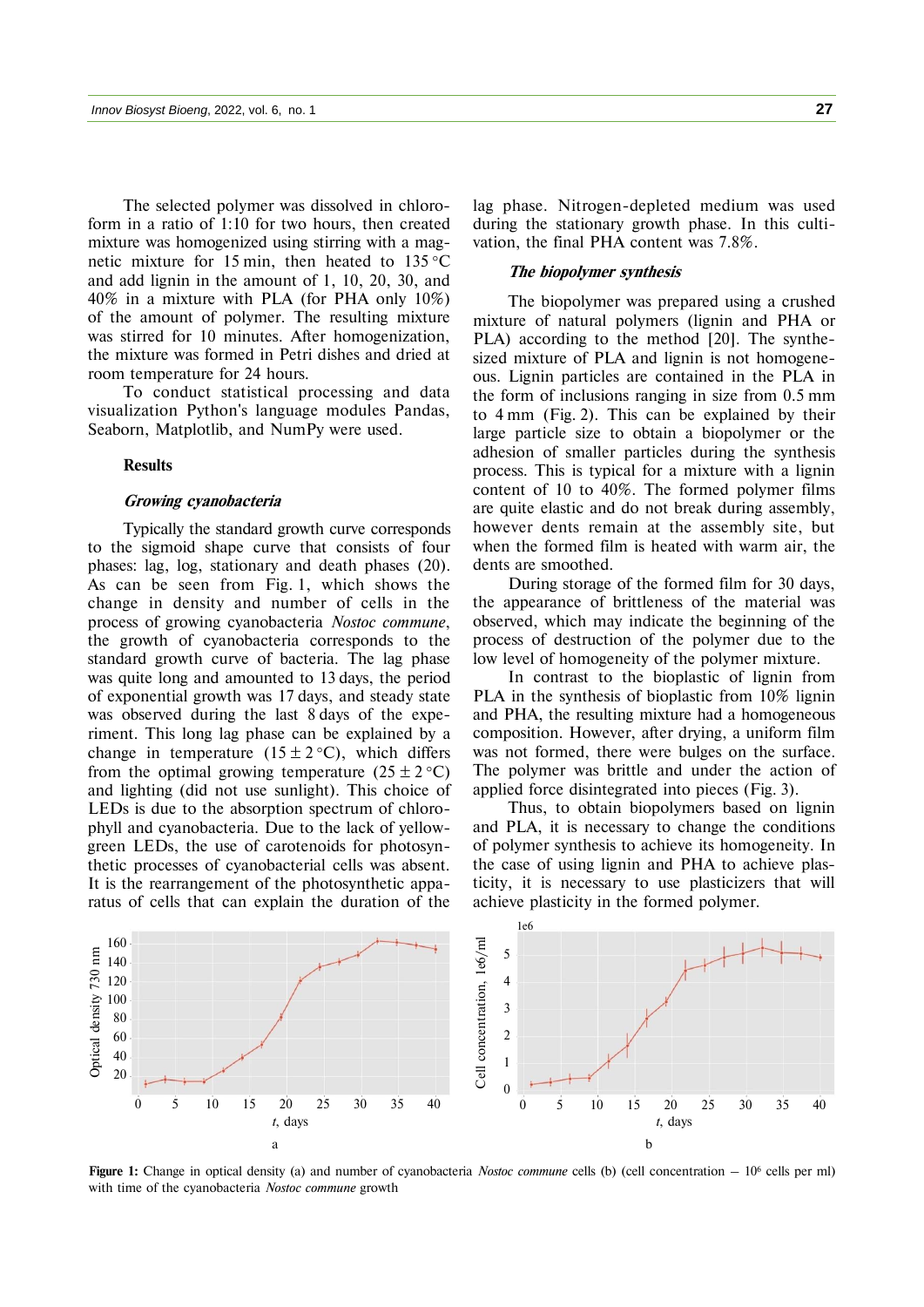

**Figure 2:** PLA-lignin bioplastic with lignin content of 1, 10, 20, 30, 40% (×15) **Figure 3:** Bioplastic based on PHA and 10% lignin

#### **Discussion**

The results obtained in this paper are slightly different from those shown by other studies. For example (21), bioplastics based on PHB and lignin (with a lignin content of 40%) had a fairly high homogeneity, while improving the mechanical properties. This can be explained by the low lignin content, which led to delamination between the components of the composite, as well as the inadequate quality of the obtained PHA. In order to solve the existing problem, it is necessary to study the synthesized PHA, in order to establish qualitative characteristics, as well as to change the composition of the composite, either by increasing the amount of lignin or by adding compatibilizers that will increase system homogeneity.

Bioplastics based on lignin and PLA, obtained by solution casting, confirmed the data of works in which other methods of obtaining a polymer mixture were used [22, 23]. This may indicate that the method of creating a polymer mixture has little effect on the final product, and in order to increase the homogeneity of the mixture, the addition of compatibilizers is a necessary step.

#### **Conclusions**

The possibility of obtaining PHA by using cyanobacteria of the *Nostoc commune* species under environmental conditions that differ from the optimal ones for both culture and PHA production is shown.

The possibility of obtaining a biopolymer based on lignin and PLA is shown. To form homogeneous films, it is necessary to change the standard conditions for obtaining a mixture of components.

The interaction of lignin with PHA forms a homogeneous polymer mixture, which is fragile and requires the addition of plasticizers to obtain the necessary properties.

In order to improve the combination of lignin and selected polymer matrices, the addition of compatibilizers or the use of other bioplastic synthesis techniques will be considered in further studies.

## **Interest disclosure**

Nataliia Golub is the member of the Editorial Council of *Innovative Biosystems and Bioengineering* and was not involved in the editorial evaluation or decision to accept this article for publication. The other authors have no conflicts of interest to declare.

#### **References**

- [1] Geyer R, Jambeck JR, Law KL. Production, use, and fate of all plastics ever made. Sci Adv. 2017;3(7):e1700782. DOI: 10.1126/sciadv.1700782
- [2] Bioplastics & Biopolymers Market Global Forecast to 2026 | MarketsandMarkets [Internet]. Marketsandmarkets.com. 2022 [cited 2021 Dec 31].

Available from: https://www.marketsandmarkets.com/Market-Reports/biopolymers-bioplastics-market-88795240.html

[3] What is PLA? (Everything You Need To Know) [Internet]. Twi-global.com. 2022 [cited 2021 Dec 31]. Available from: https://www.twi-global.com/technical-knowledge/faqs/what-is-pla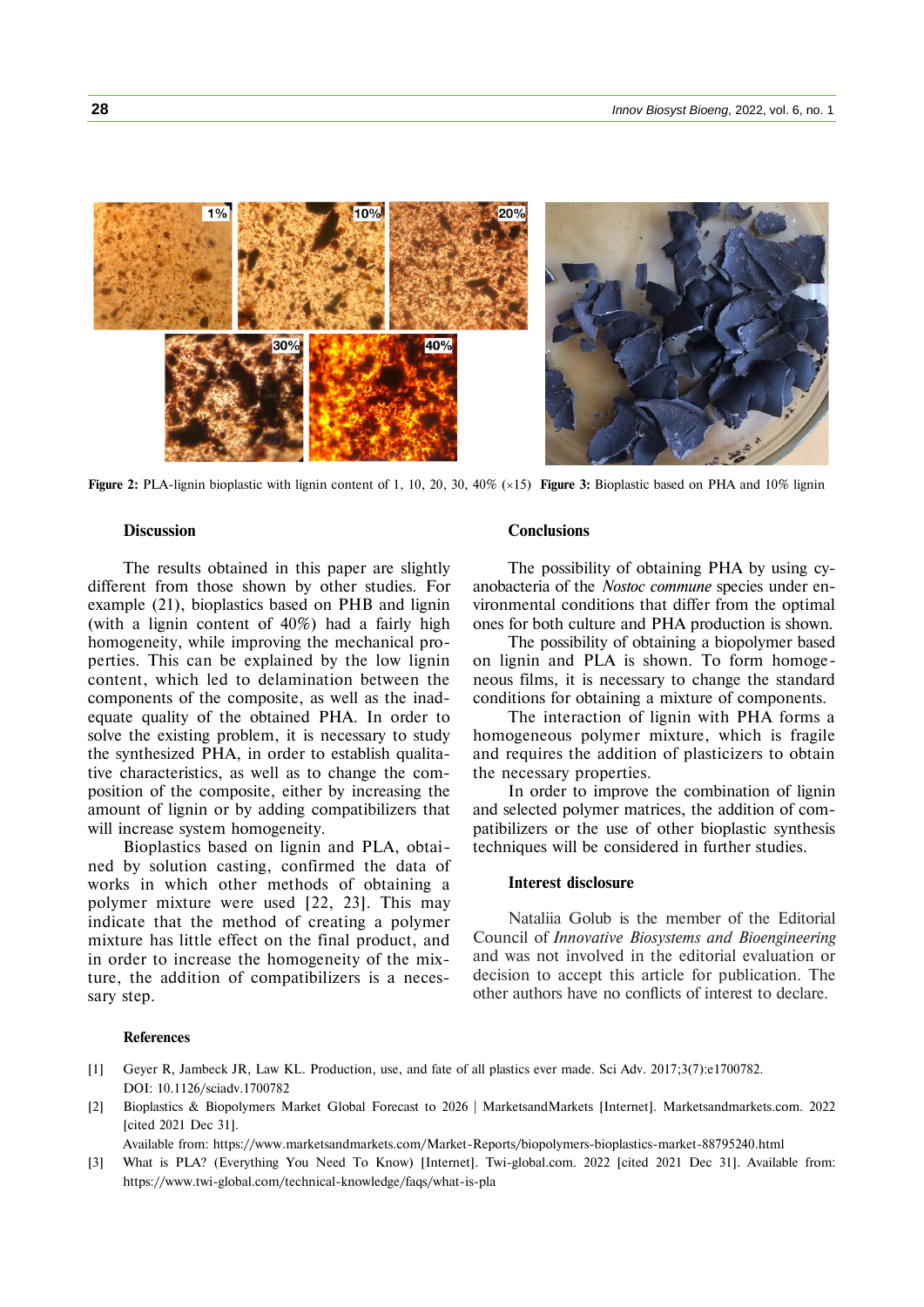- [4] Lopes MS, Jardini AL, Filho RM. Synthesis and characterizations of poly (lactic acid) by ring-opening polymerization for biomedical applications. Chem Eng Trans. 2014;38:331-6. DOI: 10.3303/CET1438056
- [5] Chen GQ. A microbial polyhydroxyalkanoates (PHA) based bio- and materials industry. Chem Soc Rev. 2009;38(8):2434-46. DOI: 10.1039/b812677c
- [6] Kaewbai-ngam A, Incharoensakdi A, Monshupanee T. Increased accumulation of polyhydroxybutyrate in divergent cyanobacteria under nutrient-deprived photoautotrophy: An efficient conversion of solar energy and carbon dioxide to polyhydroxybutyrate by Calothrix scytonemicola TISTR 8095. Bioresour Technol. 2016;212:342-7. DOI: 10.1016/j.biortech.2016.04.035
- [7] Monshupanee T, Nimdach P, Incharoensakdi A. Two-stage (photoautotrophy and heterotrophy) cultivation enables efficient production of bioplastic poly-3-hydroxybutyrate in auto-sedimenting cyanobacterium. Sci Rep. 2016 Nov 15;6(1):37121. DOI: 10.1038/srep37121
- [8] Kamravamanesh D, Pflügl S, Nischkauer W, Limbeck A, Lackner M, Herwig C. Photosynthetic poly-β-hydroxybutyrate accumulation in unicellular cyanobacterium Synechocystis sp. PCC 6714. AMB Express. 2017 Dec;7(1):143. DOI: 10.1186/s13568-017-0443-9
- [9] Price S, Kuzhiumparambil U, Pernice M, Ralph PJ. Cyanobacterial polyhydroxybutyrate for sustainable bioplastic production: Critical review and perspectives. J Environ Chem Eng. 2020;8(4):104007. DOI: 10.1016/j.jece.2020.104007
- [10] Ansari S, Fatma T. Cyanobacterial polyhydroxybutyrate (PHB): Screening, optimization and characterization. PLoS One. 2016 Jun 30;11(6):e0158168. doi: 10.1371/journal.pone.0158168
- [11] Singh MK, Rai PK, Rai A, Singh S. Poly-β-Hydroxybutyrate production by the cyanobacterium Scytonema geitleri Bharadwaja under varying environmental conditions. Biomolecules. 2019 May 21;9(5):198. DOI: 10.3390/biom9050198
- [12] Panda B, Jain P, Sharma L, Mallick N. Optimization of cultural and nutritional conditions for accumulation of poly-β-hydroxybutyrate in Synechocystis sp. PCC 6803. Bioresour Technol. 2006 Jul;97(11):1296-301. DOI: 10.1016/j.biortech.2005.05.013
- [13] Jau MH, Yew SP, Toh PSY, Chong ASC, Chu WL, Phang SM, et al. Biosynthesis and mobilization of poly(3-hydroxybutyrate) [P(3HB)] by Spirulina platensis. Int J Biol Macromol. 2005 Aug;36(3):144-51. DOI: 10.1016/j.ijbiomac.2005.05.002
- [14] Accelerators Lignin, Grade Standard: Industrial Grade, Rs 40 /kilogram [Internet]. indiamart.com. 2022 [cited 2021 Dec 31]. Available from: https://www.indiamart.com/proddetail/lignin-21090426788.html
- [15] Glasser WG. About making lignin great again–some lessons from the past. Front Chem. 2019 Aug 29;7:565. DOI: 10.3389/fchem.2019.00565
- [16] Lignin Market Size Growth | Global Industry Analysis Report, 2018-2025 [Internet]. Grandviewresearch.com. 2022 [cited 2021 Dec 31]. Available from: https://www.grandviewresearch.com/industry-analysis/lignin-market
- [17] Li C, Zhao X, Wang A, Huber GW, Zhang T. Catalytic transformation of lignin for the production of chemicals and fuels. Chem Rev. 2015 Nov 11;115(21):11559-624. DOI: 10.1021/acs.chemrev.5b00155
- [18] Behle A. Recipe for standard BG-11 media [Internet]. Protocols.io. 2022 [cited 2021 Dec 31]. Available from: https://www.protocols.io/view/recipe-for-standard-bg-11-media-7kmhku6
- [19] Yellore V, Desai A. Production of poly-3-hydroxybutyrate from lactose and whey by Methylobacterium sp. ZP24. Lett Appl Microbiol. 1998 Jun;26(6):391-4. DOI: 10.1046/j.1472-765x.1998.00362.x
- [20] Moghanjoghi SM, Ganjibakhsh M, Gohari NS, Izadpanah M, Rahmati H, Gorji ZE, et al. Establishment and characterization of rough-tailed gecko original tail cells. Cytotechnology. 2018;70(5):1337-47. DOI: 10.1007/s10616-018-0223-7
- [21] Mousavioun P, Halley PJ, Doherty WOS. Thermophysical properties and rheology of PHB/lignin blends. Ind Crops Prod. 2013;50:270-5. DOI: 10.1016/j.indcrop.2013.07.026
- [22] Anwer MAS, Naguib HE, Celzard A, Fierro V. Comparison of the thermal, dynamic mechanical and morphological properties of PLA-Lignin & PLA-Tannin particulate green composites. Compos Part B Eng. 2015;82:92-9. DOI: 10.1016/j.compositesb.2015.08.028
- [23] Wang S, Li Y, Xiang H, Zhou Z, Chang T, Zhu M. Low cost carbon fibers from bio-renewable Lignin/Poly(lactic acid) (PLA) blends. Compos Sci Technol. 2015;119:20-5. DOI: 10.1016/j.compscitech.2015.09.021

## А.В. Юрченко<sup>1</sup>, Н.Б. Голуб<sup>1</sup>, Л. Цзіньпін<sup>2</sup>

## <sup>1</sup>КПІ ім. Ігоря Сікорського, Київ, Україна

 $2$ Технологічний університет Цілу (Шаньдунська академія наук), Шаньдун, Китай

#### **РОЗРОБКА НОВОГО СПОСОБУ ОТРИМАННЯ БІОПЛАСТИКІВ НА ОСНОВІ МІКРОБНИХ БІОПОЛІМЕРІВ І ЛІГНІНУ**

**Проблематика.** Постійне зростання попиту на пластичні полімерні вироби з одночасним виснаженням запасів викопних джерел, таких як нафта і природний газ, а також посилення проблеми утилізації відходів створюють потребу в пошуку альтернативних технологій, що відповідали б сучасним тенденціям як екологічного, так і економічного курсу світового розвиту. Як така альтернатива розглядаються біопластичні матеріали, що синтезуються з поновлюваних джерел і мають здатність до